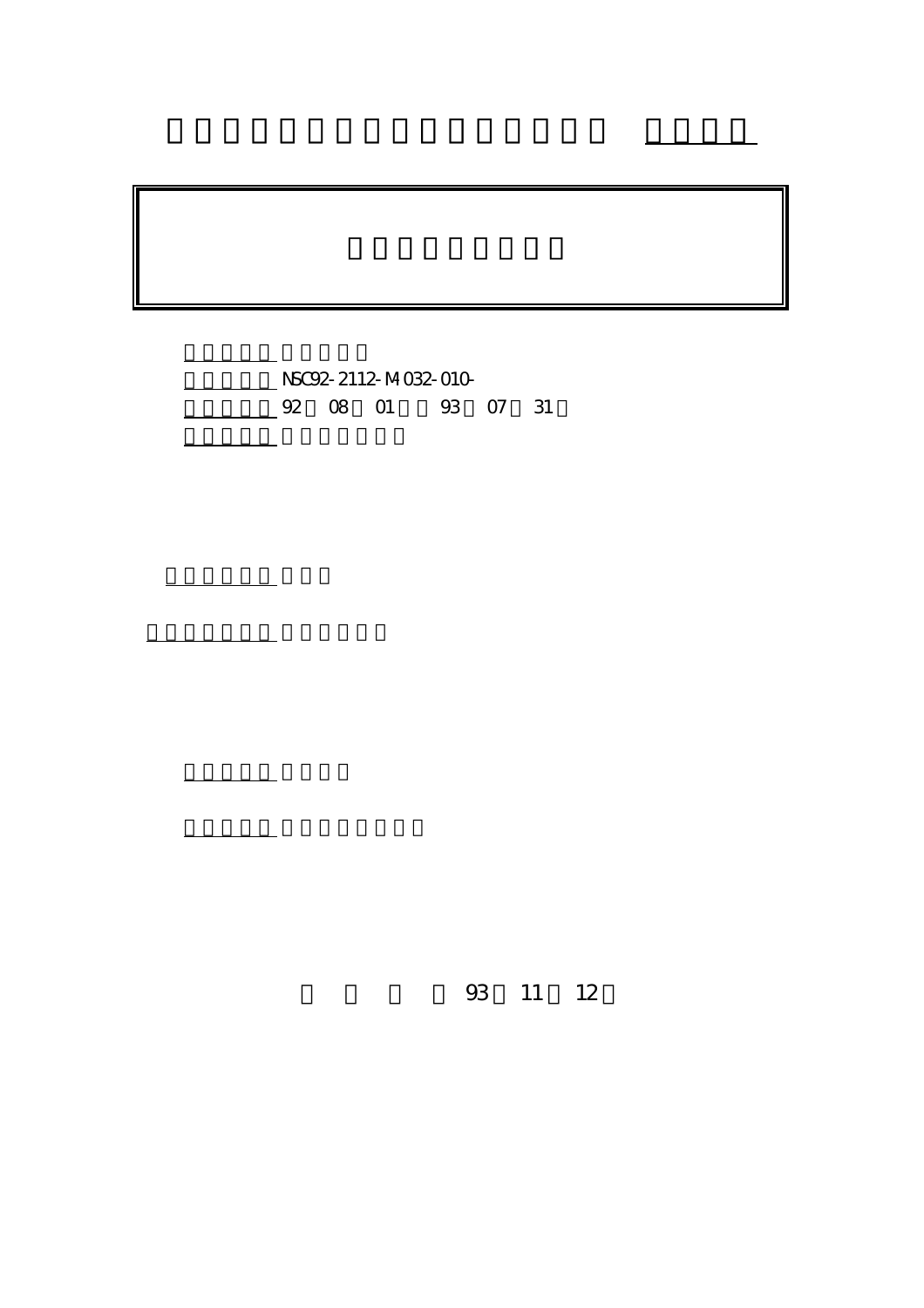## **Some Studies in Black Hole Physics**

NSC 92-2112-M-032-010 執行期限:92 8 1 日至 93 7 31 日

dilaton

 $[1]$ 

(5)

 $A_t = -\frac{Q_e}{r},$  (4)

WKB Dyonic quasinormal

quasinormal dyonic

**WKB** 

## **Abstract**

 Using the WKB approximation, we calculate the quasinormal mode frequencies of a charged scalar field in the spacetime of a spherically symmetric dyonic black hole with both electric and magnetic charges. The main results concern the variations of the frequencies with the magnitude of the charges of the black hole.

**Keywords**: quasinormal mode dyonic black hole WKB approximation

Klein-Gordon

 $g^{\mu\nu} (\nabla - iqA_{\mu}) (\nabla - iqA_{\nu}) \Phi = 0$  (1)

$$
ds^{2} = -f(r)dt^{2} + h(r)dr^{2} + r^{2}(d\theta^{2} + \sin^{2}\theta d\phi^{2})
$$
\n(2)  
\nRessner-Nordström dyonic

$$
f(r) = (h(r))^{-1} = 1 - \frac{2M}{r} + \frac{Q_e^2 + Q\frac{2}{m}}{r^2},
$$
 (3)  
M  $Q_e$   $Q_m$ 

 $R_a : 0 \leq \theta < \frac{\pi}{2+\delta}, \quad R_b : \frac{\pi}{2-\delta} < \theta \leq \pi,$  $\delta$ 

 $A_{\mu}$ 

Dirac

$$
\left(A_{\phi}\right)_{a} = \frac{Q_{m}}{r \sin \theta} (1 - \cos \theta) \qquad R_{a}
$$
\n
$$
\left(A_{\phi}\right)_{b} = \frac{-Q_{m}}{r \sin \theta} (1 + \cos \theta) \qquad R_{b}
$$
\n
$$
A_{\mu} \qquad \qquad \left(A_{\phi}\right)_{a} \left(A_{\phi}\right)_{b}
$$

$$
\begin{array}{ll}\n\text{Christoffel} & (2) \\
(7) & (1) & \n\end{array}
$$

$$
-\frac{1}{f}\left[\partial_{t}^{2}\Phi+2i\left(\frac{qQ_{e}}{r}\right)\partial_{t}\Phi-\frac{q^{2}Q_{e}^{2}}{r^{2}}\Phi\right]+\frac{1}{h}\left[\partial_{r}^{2}\Phi+\left(\frac{f'}{2f}-\frac{h'}{2h}+\frac{2}{r}\right)\partial_{r}\Phi\right]+\frac{1}{r^{2}}\left[\partial_{\theta}^{2}\Phi+\frac{\cos\theta}{\sin\theta}\partial_{\theta}\Phi+\frac{1}{\sin^{2}\theta}\partial_{\theta}^{2}\Phi-2iq\left(\frac{1}{\sin^{2}\theta}\right)A_{\theta}\partial_{\phi}\Phi\right]+\frac{1}{\sin^{2}\theta}\partial_{\theta}^{2}\Phi-2iq\left(\frac{1}{\sin^{2}\theta}\right)A_{\theta}\partial_{\phi}\Phi
$$
\n
$$
-q^{2}\left(\frac{1}{\sin^{2}\theta}\right)A_{\theta}^{2}\Phi=0
$$
\n
$$
\Phi\Phi_{a}\Phi_{b},
$$
\n
$$
(6)
$$
\n
$$
\Phi_{a}\Phi_{a}\Phi_{b},
$$

$$
1\\
$$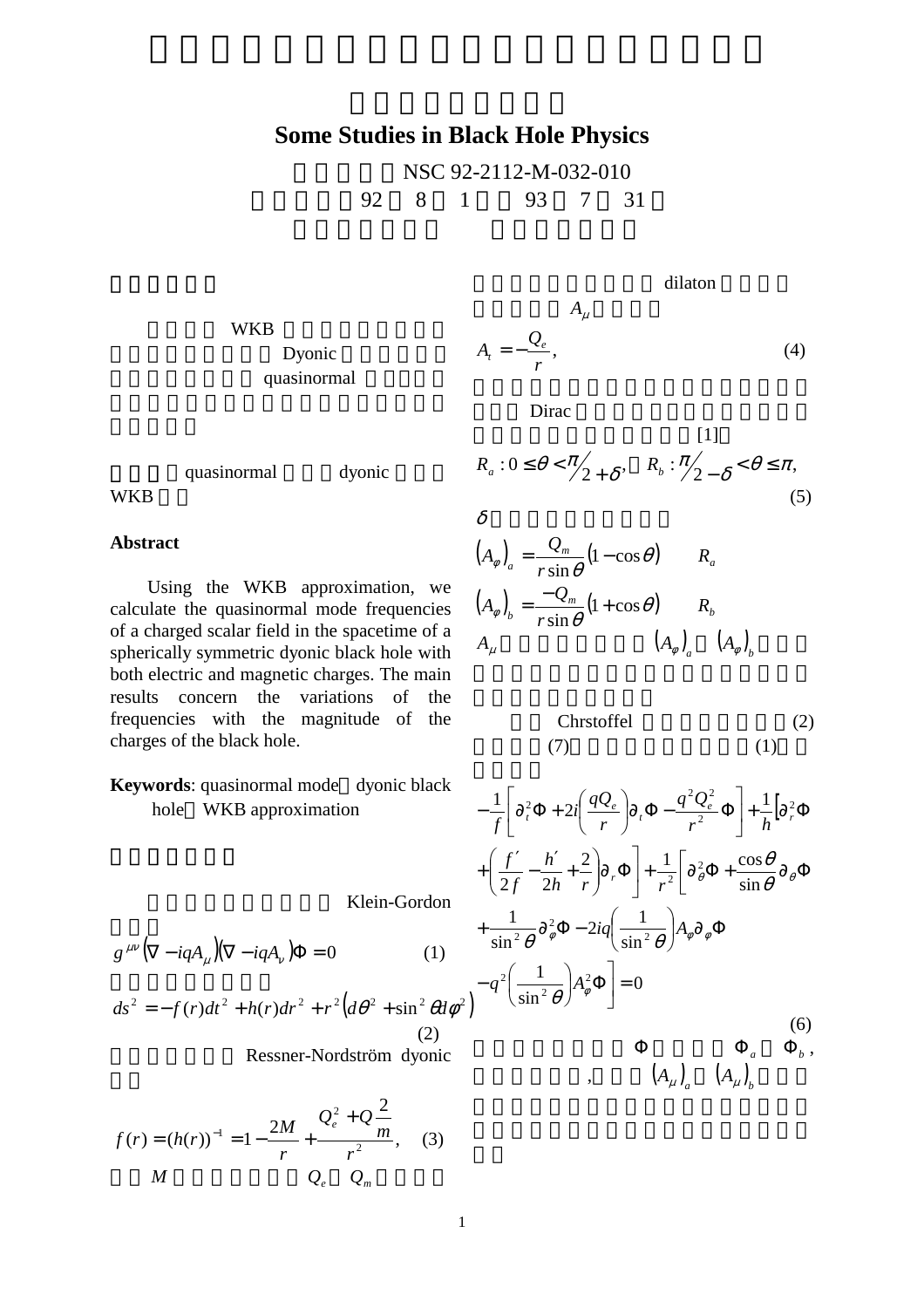$$
\hat{L} = \hat{F} \times (\hat{p} - q\hat{A}) - qQ_m \frac{\hat{F}}{r},
$$
\n(7)

$$
[L_i, L_j] = i\varepsilon_{ijk} L_k,
$$
  
\n $i = 1, 2, 3,$  (8)

$$
\hat{L}^2 = -\partial_{\theta}^2 - \frac{\cos\theta}{\sin\theta} \partial_{\theta} - \frac{1}{\sin^2\theta} \partial_{\phi}^2
$$
  
+ 
$$
2iq \left(\frac{1}{\sin^2\theta}\right) A_{\phi} \partial_{\phi} + q^2 \left(\frac{1}{\sin^2\theta}\right) A_{\phi}^2
$$
  
+ 
$$
q^2 Q_m^2.
$$
 (9)

(6)  
\n
$$
-\frac{1}{f}\left[\partial_{t}^{2}\Phi+2i\left(\frac{qQ_{e}}{r}\right)\partial_{t}\Phi-\frac{q^{2}Q_{e}^{2}}{r^{2}}\Phi\right]+\frac{1}{h}\left[\partial_{r}^{2}\Phi\right]
$$
\n
$$
+\left(\frac{f'}{2f}-\frac{h'}{2h}+\frac{2}{r}\right)\partial_{r}\Phi\right]-\frac{1}{r^{2}}\hat{L}^{2}\Phi+\frac{q^{2}Q_{m}^{2}}{r^{2}}\Phi=0.
$$

 $\sum_{l=1}^{n} Y_{Q_m, l, m} = l(l+1)Y_{Q_m, l, m},$  (11)

 $L_z Y_{Q_m, l, m} = m Y_{Q_m, l, m}$ , (12)

 $m = -l, -l + 1, \Lambda, l.$  *Y*<sub>Qm,*l*,*m*</sub> *R<sub>a</sub> R<sub>b</sub>* Jacobi  $Q_m \to 0$ 

 $l = |Q_m|, |Q_m| + 1, \Lambda$ 

$$
\frac{d}{dr_*} = \left(\frac{f}{h}\right)^{1/2} \frac{d}{dr},
$$
\n(15)

$$
-\frac{d}{dr_*^2}\psi + V\psi = E^2\psi
$$
 (16)

$$
V = f \left[ \frac{1}{f (fh)^{1/2}} \frac{d}{dr} \left( \frac{f}{h} \right)^{1/2} + \frac{l(l+1)}{r^2} - \frac{(qQ_m)^2}{r^2} \right] + 2E \left( \frac{qQ_e}{r} \right) - \frac{(qQ_e)^2}{r^2}.
$$
\n(17)

dyonic

## quasinormal mode WKB

Reissner-Nordsröm  
\n(20)  
\n
$$
V(r) = \left(1 - \frac{2}{r} + \frac{Q^2}{r^2}\right) \left[\frac{2}{r^3} - \frac{2Q^2}{r^4} + \frac{l(l+1)}{r^2}\right],
$$
\n(18)

$$
Q^{2} = Q_{e}^{2} + Q_{m}^{2}.
$$
\n
$$
Q
$$
\n
$$
Q = 1
$$
\n(19)\n
$$
Q = 0 \le Q \le 1
$$

我們採用的 WKB 近似是由 Schutz Will Iyer 發展出來的。這套分析方法已經擴

low-lying 
$$
n < l
$$
 *n*  
\n1% quasi-normal  
\nE WKB  
\neikonal [4,5]  
\n
$$
E^2 = [V_0 + (-2V_0'')^{1/2} \Lambda]
$$
\n
$$
-i\left(n + \frac{1}{2}\right)(-2V_0'')^{1/2}(1+\Omega)
$$
\n(20)

$$
Y_{Q_m,l,m}
$$

 $Y_{Q_m, l, m}$  [2],

 $\lambda$ 

$$
\Phi(t, \hat{r}) = \frac{\psi(r)}{r} Y_{Q_m, l, m}(\theta, \phi) e^{iEt}.
$$
\n
$$
\psi(r) = R_a - R_b
$$
\n
$$
\psi
$$
\n(13)

$$
\left(\frac{f}{h}\right)\frac{d^2\psi}{dr^2} + \left(\frac{f'}{2h} - \frac{fh'}{2h^2}\right)\left(\frac{d\psi}{dr} - \frac{\psi}{r}\right) + E^2\psi
$$

$$
-\frac{l(l+1)}{r^2}f\psi + \frac{q^2(Q_e^2 + Q_m^2f)}{r^2}\psi - 2E\left(\frac{qQ_e}{r}\right)\psi
$$

$$
= 0
$$
\n(14)

tortoise

(10)

 $\mathcal{L}^2$   $L_z$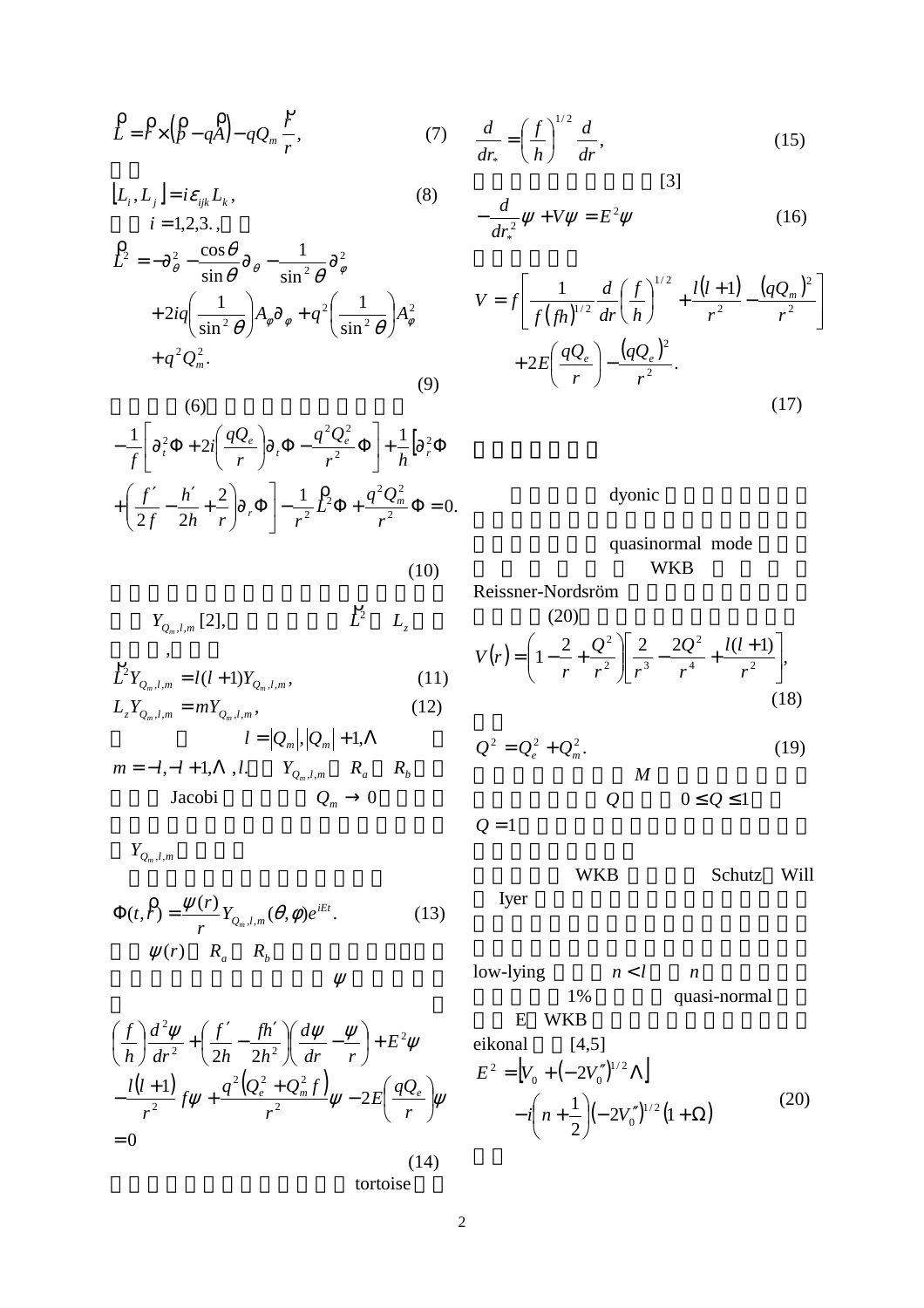$$
\Lambda = \frac{1}{(-2V_0'')^{1/2}} \left\{ \frac{1}{8} \left( \frac{V_0^{(4)}}{V_0''} \right) \left( \frac{1}{4} + \alpha^2 \right) - \frac{1}{288} \left( \frac{V_0'''}{V_0''} \right)^2 \left( 7 + 60\alpha^2 \right) \right\}
$$
\n
$$
\Omega = \frac{1}{(-2V_0'')} \left\{ \frac{5}{6912} \left( \frac{V_0'''}{V_0''} \right)^4 \left( 77 + 188\alpha^2 \right) - \frac{1}{384} \left( \frac{V_0''''^2 V_0^{(4)}}{V_0''^3} \right) \left( 51 + 100\alpha^2 \right) + \frac{1}{2304} \left( \frac{V_0^{(4)}}{V_0''} \right)^2 \left( 67 + 68\alpha^2 \right) \qquad (22)
$$
\n
$$
+ \frac{1}{288} \left( \frac{V_0'' V_0^{(5)}}{V_0''^2} \right) \left( 19 + 28\alpha^2 \right) - \frac{1}{288} \left( \frac{V_0^{(6)}}{V_0''} \right) \left( 5 + 4\alpha^2 \right) \right\}.
$$

$$
\alpha = n + \frac{1}{2}, n = \begin{cases} 0,1,2\Lambda, & \text{Re}(E) > 0 \\ -1,-2,-3,\Lambda, & \text{Re}(E) < 0 \end{cases}
$$
(23)

$$
V_0^{(n)} = \frac{d^n V}{dr_*^n}\Big|_{r_* = r_*(r_{\text{max}})}.
$$
\n(24)







Reissner-Nordström qusinormal



Reissner-Nordström qusinormal

對於帶有磁荷的 RN 黑洞,結果在圖四和



Reissner-Nordström qusinormal